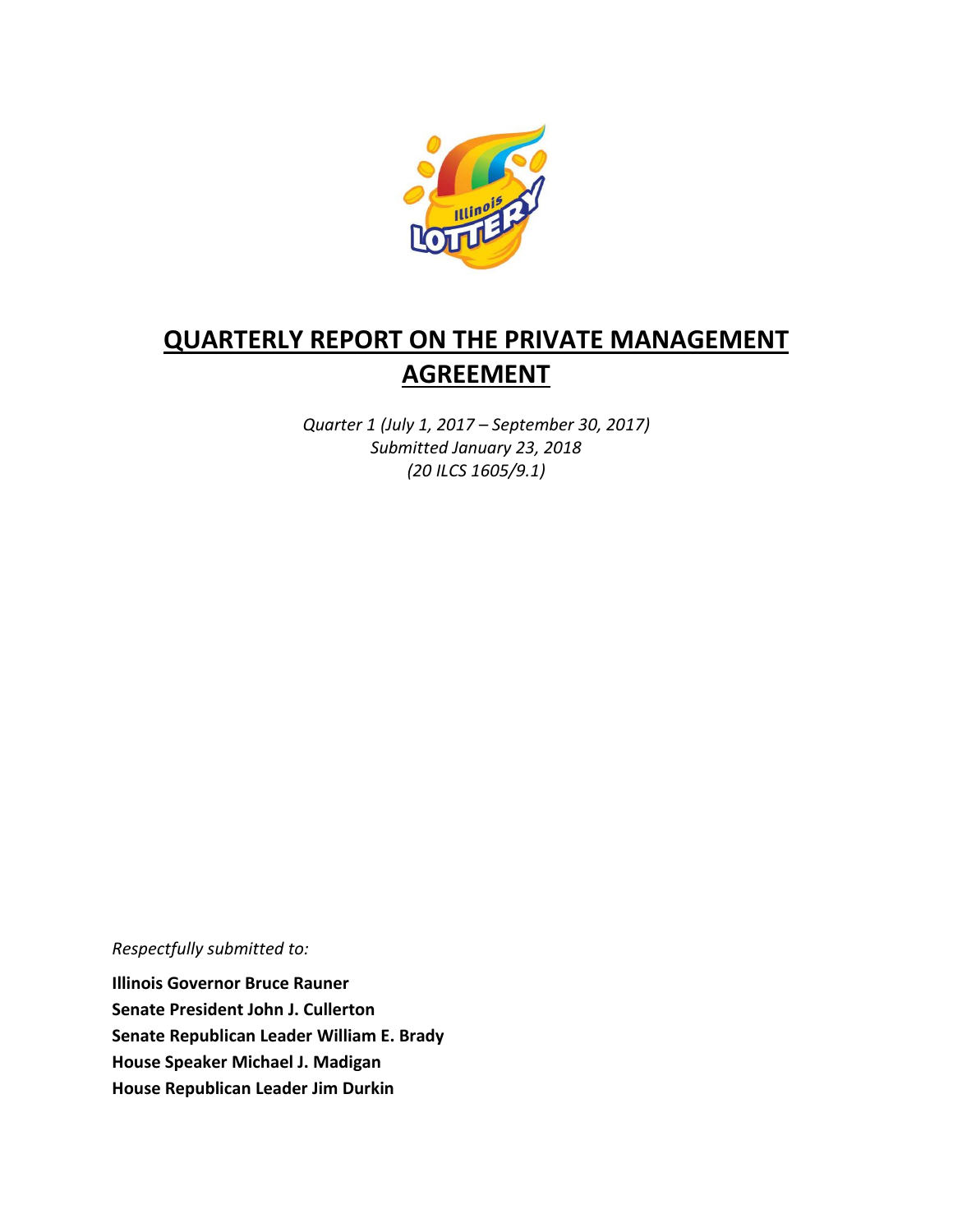## **The Illinois Lottery – Private Management Current Status**

The Lottery, Northstar Lottery Group, LLC ("Northstar"), GTECH (IGT), and Scientific Games International entered into a Letter Agreement of Termination on September 18, 2015. Northstar and its key suppliers continued to provide lottery services until a replacement manager and its suppliers were in place.

In compliance with the Illinois Lottery Law, Governor Rauner and the Illinois Lottery on July 28, 2016, announced the release of a Request for Proposal ("RFP") for a new private management partner. The replacement manager will share the Lottery's goals of increasing profits to the State, responsibly broadening its player base, introducing new technology and innovation, and ensuring responsiveness to public needs and concerns.

The Lottery received one RFP response from Camelot Illinois, and held a public hearing on Camelot's bid on Aug. 14, 2017, in Chicago. The Lottery awarded Camelot the private management contract through a Notice of Award published Sept. 22, 2017.

As of January 2018, the transition from Northstar to Camelot as private manager is complete.

#### **Overall Sales and Transfers to Good Causes**

| <b>FY18</b> | <b>Sales</b>  | <b>Transfers to</b><br><b>Common School</b><br><b>Fund</b> | <b>Transfers to Special</b><br><b>Causes</b> |
|-------------|---------------|------------------------------------------------------------|----------------------------------------------|
| Q1          | \$720 million | \$153,410,000                                              | \$436,654                                    |
| Q2          |               |                                                            |                                              |
| Q3          |               |                                                            |                                              |
| Q4          |               |                                                            |                                              |
| Total       | \$720 million | \$153,410,000                                              | \$436,654                                    |

Below are the FY18 Quarter 1 sales and transfers to good causes:

| <b>Specialty Ticket Name</b> | <b>FY18 Transfers</b> |  |
|------------------------------|-----------------------|--|
| Veterans Cash                | \$35,231              |  |
| Ticket for the Cure          | \$11,538              |  |
| The MS Project               | \$43,054              |  |
| <b>Red Ribbon Cash</b>       | \$315,595             |  |
| <b>Special Olympics</b>      | \$31,236              |  |